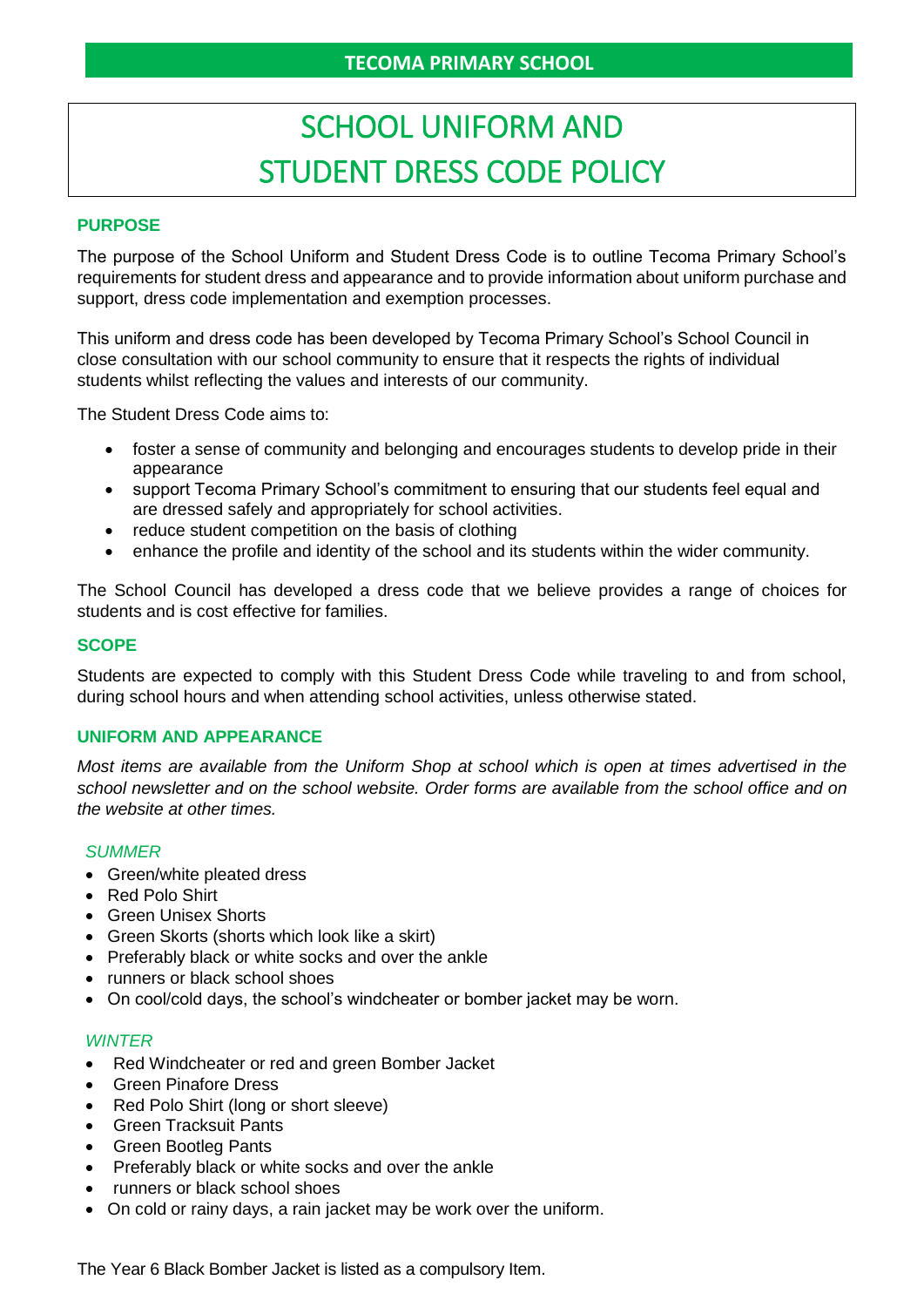Year 6 students have the opportunity to purchase an optional black polo shirt if they so wish.

The Tecoma PS sports top is listed as a compulsory item for Years 3-6 students the wear on PE or sport days and to wear for sporting events.

An optional Tecoma Primary rain jacket is available for purchase from the uniform shop.

# **General appearance**

While at school, travelling to or from school or participating in school activities, Tecoma Primary School students must comply with the following:

- Uniforms must be clean and in good repair
- Uniforms must be clearly marked with the owner's name
- Additional layers of clothing may be worn underneath the uniform for added warmth, provided these undergarments are completely hidden.

# **Jewellery and cosmetics**

Due to safety and to guard against loss, students are not permitted to wear decorative jewellery to school. Stud earrings and sleepers worn in the ears, and watches, are the only acceptable jewellery. Smart watches are not to be worn at school. Special considerations may be given due to specific medical conditions, after consultation with the Principal.

Cosmetics may not be worn at school. Only clear nail polish is permitted.

# **Hair and Sun safety**

We encourage parents to ensure shoulder length or longer hair is tied back to help restrict the spread of nits and lice and for student safety.

The only headwear that is acceptable is a Tecoma Primary School broad-rimmed Sunsmart hat, red and green hair accessories and a suitable beanie during winter. Hats are not to be worn in the classroom.

Tecoma Primary School Sunsmart broad-brimmed hats must be worn outside from 1<sup>st</sup> September to 30<sup>th</sup> April and on any other day prescribed by the school. The hats must be warn during all sporting events and outside activities during this time.

Students are permitted to wear sunglasses during outdoor activities. Sunglasses should be close-fitting, wrap-around that meet the Australian Standards 1067 and cover as much of the eye area as possible.

# **Support for families experiencing difficulty**

Please contact the Principal to discuss support that we may be able to provide to families experiencing difficulty meeting uniform costs, including information about eligibility for uniform support through State Schools' Relief. Further information about State Schools' Relief is also available on their website: [htps://www.ssr.net.au/](https://www.ssr.net.au/)

Second-hand uniforms are also available for purchase from the uniform shop.

# **IMPLEMENTATION**

Tecoma Primary School will ensure that this School Uniform and Student Dress Code is communicated to all families and students through our website and in our school newsletter. We will assist students who may be experiencing difficulties complying with this policy where possible.

If a student is out of school uniform or otherwise breaches the Student Dress Code on a recurring basis, a note will be provided to the student and parents by the classroom teacher. If non-compliance with the dress code becomes a continued occurrence, the Principal will be informed and a phone call home may be required. In this event, the school will continue to work with the student and family to support compliance.